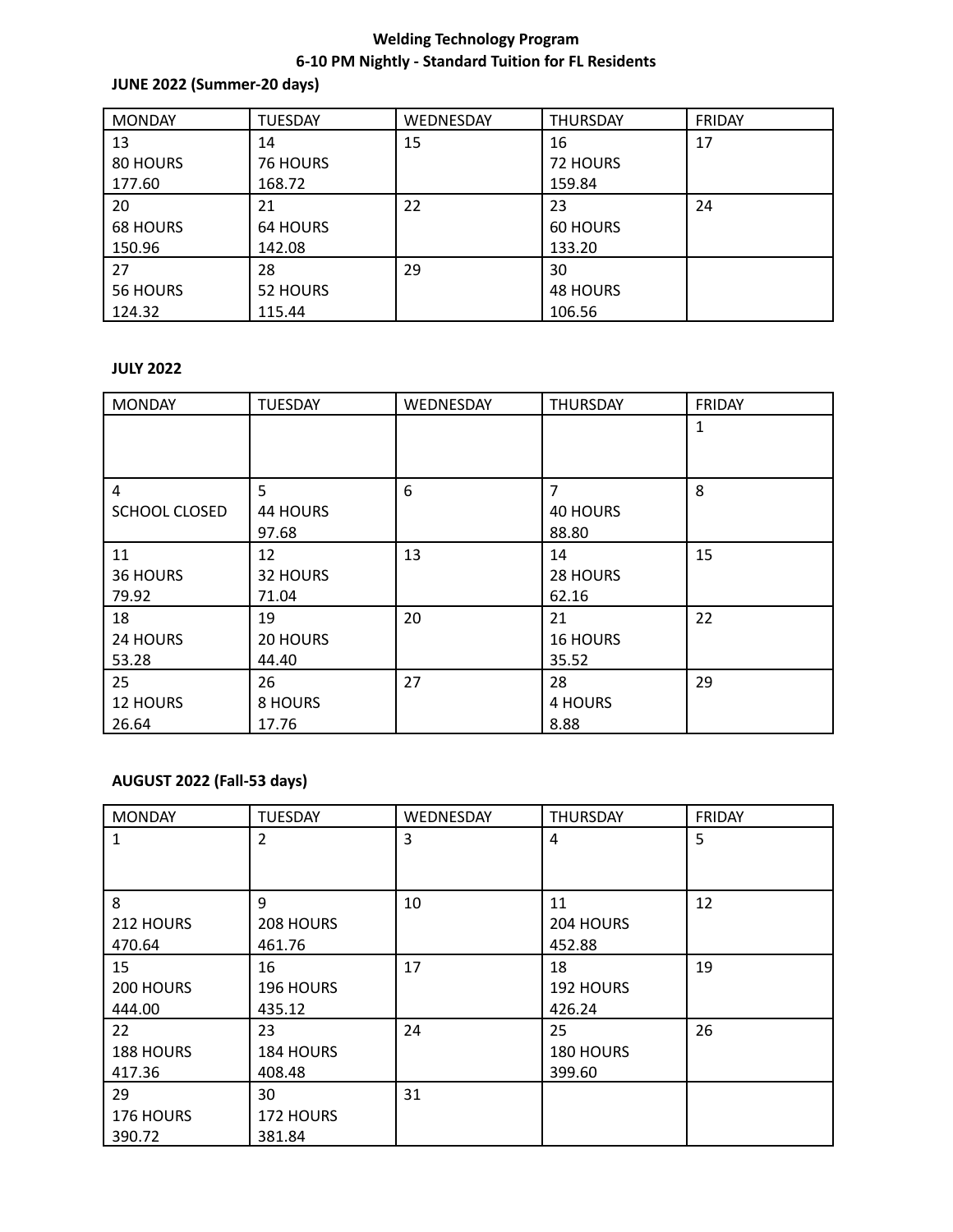### **SEPTEMBER 2022**

| <b>MONDAY</b>        | <b>TUESDAY</b>   | WEDNESDAY | <b>THURSDAY</b> | FRIDAY |
|----------------------|------------------|-----------|-----------------|--------|
|                      |                  |           |                 | 2      |
|                      |                  |           | 168 HOURS       |        |
|                      |                  |           | 372.96          |        |
| 5                    | 6                | 7         | 8               | 9      |
| <b>SCHOOL CLOSED</b> | 164 HOURS        |           | 160 HOURS       |        |
|                      | 364.08           |           | 355.20          |        |
| 12                   | 13               | 14        | 15              | 16     |
| 156 HOURS            | <b>152 HOURS</b> |           | 148 HOURS       |        |
| 346.32               | 337.44           |           | 328.56          |        |
| 19                   | 20               | 21        | 22              | 23     |
| 144 HOURS            | 140 HOURS        |           | 136 HOURS       |        |
| 319.68               | 310.80           |           | 301.92          |        |
| 26                   | 27               | 28        | 29              | 30     |
| 132 HOURS            | 128 HOURS        |           | 124 HOURS       |        |
| 293.04               | 284.16           |           | 275.28          |        |

### **OCTOBER 2021**

| <b>MONDAY</b> | <b>TUESDAY</b> | WEDNESDAY | <b>THURSDAY</b> | <b>FRIDAY</b>        |
|---------------|----------------|-----------|-----------------|----------------------|
| 3             | 4              | 5         | 6               | 7                    |
| 120 HOURS     | 116 HOURS      |           | 112 HOURS       |                      |
| 266.40        | 257.52         |           | 248.64          |                      |
| 10            | 11             | 12        | 13              | 14                   |
| 108 HOURS     | 104 HOURS      |           | 100 HOURS       |                      |
| 239.76        | 230.88         |           | 222.00          |                      |
| 17            | 18             | 19        | 20              | 21                   |
| 96 HOURS      | 92 HOURS       |           | 88 HOURS        |                      |
| 213.12        | 204.24         |           | 195.36          |                      |
| 24            | 25             | 26        | 27              | 28                   |
| 84 HOURS      | 80 HOURS       |           | <b>76 HOURS</b> | <b>SCHOOL CLOSED</b> |
| 186.48        | 177.60         |           | 168.72          |                      |
| 31            |                |           |                 |                      |
| 72 HOURS      |                |           |                 |                      |
| 159.84        |                |           |                 |                      |

### **NOVEMBER 2022**

| <b>MONDAY</b>        | <b>TUESDAY</b>       | WEDNESDAY            | <b>THURSDAY</b>      | <b>FRIDAY</b>        |
|----------------------|----------------------|----------------------|----------------------|----------------------|
|                      |                      | 2                    | 3                    | 4                    |
|                      | <b>68 HOURS</b>      |                      | <b>64 HOURS</b>      |                      |
|                      | 150.96               |                      | 142.08               |                      |
| $\overline{7}$       | 8                    | 9                    | 10                   | 11                   |
| <b>60 HOURS</b>      | 56 HOURS             |                      | 52 HOURS             | <b>SCHOOL CLOSED</b> |
| 133.20               | 124.32               |                      | 115.44               |                      |
| 14                   | 15                   | 16                   | 17                   | 18                   |
| <b>48 HOURS</b>      | 44 HOURS             |                      | <b>40 HOURS</b>      |                      |
| 106.56               | 97.68                |                      | 88.80                |                      |
| 21                   | 22                   | 23                   | 24                   | 25                   |
| <b>SCHOOL CLOSED</b> | <b>SCHOOL CLOSED</b> | <b>SCHOOL CLOSED</b> | <b>SCHOOL CLOSED</b> | <b>SCHOOL CLOSED</b> |
| 28                   | 29                   | 30                   |                      |                      |
| 36 HOURS             | 32 HOURS             |                      |                      |                      |
| 79.92                | 71.04                |                      |                      |                      |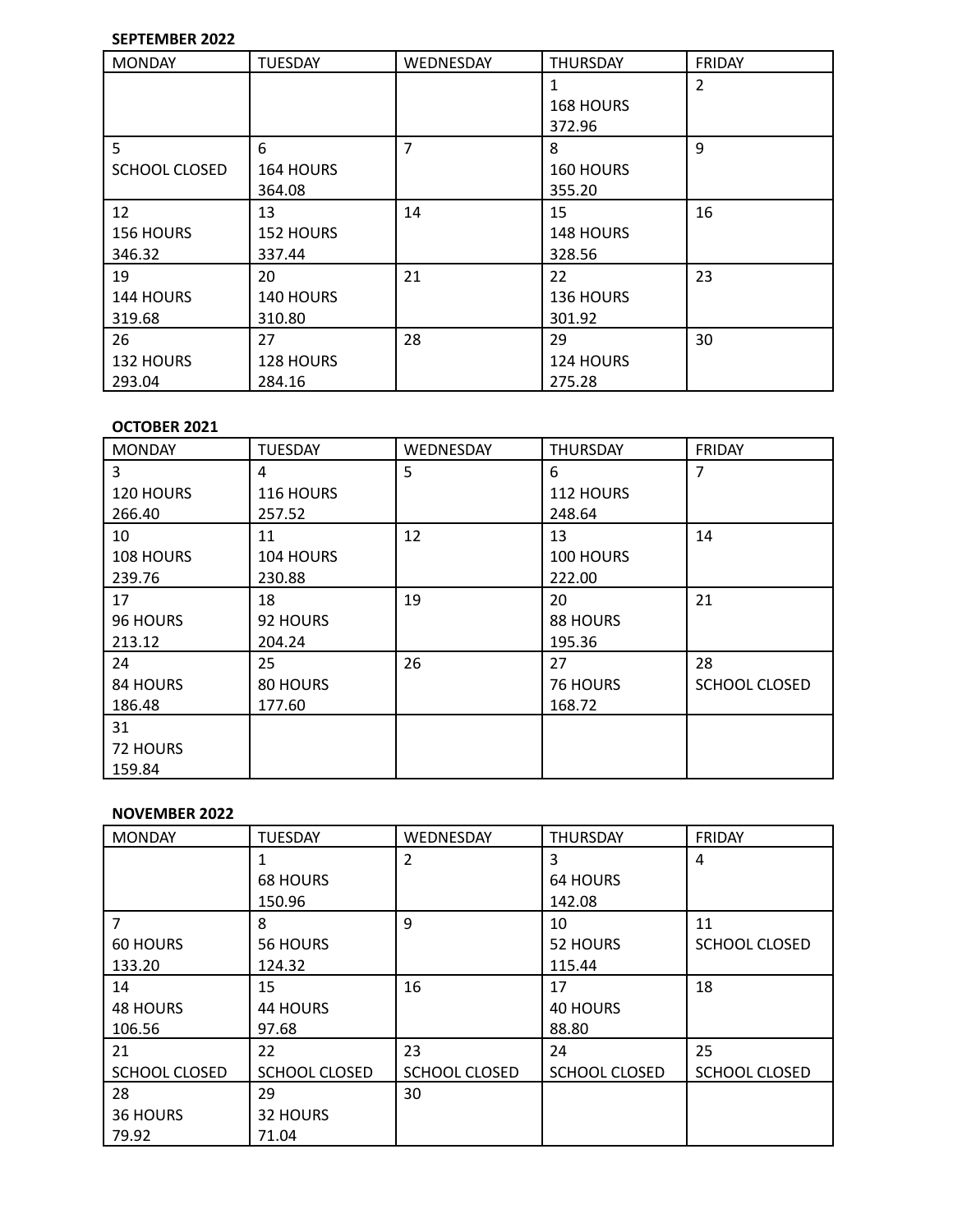### **DECEMBER 2022**

| <b>MONDAY</b>        | <b>TUESDAY</b>       | WEDNESDAY            | <b>THURSDAY</b>      | FRIDAY               |
|----------------------|----------------------|----------------------|----------------------|----------------------|
|                      |                      |                      |                      | 2                    |
|                      |                      |                      | 28 HOURS             |                      |
|                      |                      |                      | 62.16                |                      |
| 5                    | 6                    | 7                    | 8                    | 9                    |
| 24 HOURS             | 20 HOURS             |                      | <b>16 HOURS</b>      |                      |
| 53.28                | 44.40                |                      | 35.52                |                      |
| 12                   | 13                   | 14                   | 15                   | 16                   |
| <b>12 HOURS</b>      | 8 HOURS              |                      | 4 HOURS              |                      |
| 26.64                | 17.76                |                      | 8.88                 |                      |
| 19                   | 20                   | 21                   | 22                   | 23                   |
| <b>SCHOOL CLOSED</b> | <b>SCHOOL CLOSED</b> | <b>SCHOOL CLOSED</b> | <b>SCHOOL CLOSED</b> | <b>SCHOOL CLOSED</b> |
| 26                   | 27                   | 28                   | 29                   | 30                   |
| SCHOOL CLOSED        | <b>SCHOOL CLOSED</b> | <b>SCHOOL CLOSED</b> | <b>SCHOOL CLOSED</b> | <b>SCHOOL CLOSED</b> |

## **JANUARY 2023 (Spring-55 days)**

| <b>MONDAY</b>        | <b>TUESDAY</b>       | WEDNESDAY            | <b>THURSDAY</b> | <b>FRIDAY</b> |
|----------------------|----------------------|----------------------|-----------------|---------------|
| 2                    | 3                    | 4                    | 5               | 6             |
| <b>SCHOOL CLOSED</b> | <b>SCHOOL CLOSED</b> | <b>SCHOOL CLOSED</b> |                 |               |
| 9                    | 10                   | 11                   | 12              | 13            |
| 220 HOURS            | 216 HOURS            |                      | 212 HOURS       |               |
| 488.40               | 479.52               |                      | 470.64          |               |
| 16                   | 17                   | 18                   | 19              | 20            |
| <b>SCHOOL CLOSED</b> | 208 HOURS            |                      | 204 HOURS       |               |
|                      | 461.76               |                      | 452.88          |               |
| 23                   | 24                   | 25                   | 26              | 27            |
| 200 HOURS            | 196 HOURS            |                      | 192 HOURS       |               |
| 444.00               | 435.12               |                      | 426.24          |               |
| 30                   | 31                   |                      |                 |               |
| <b>188 HOURS</b>     | 184 HOURS            |                      |                 |               |
| 417.36               | 408.48               |                      |                 |               |

#### **FEBRUARY 2023**

| <b>MONDAY</b>        | <b>TUESDAY</b> | WEDNESDAY | <b>THURSDAY</b> | FRIDAY        |
|----------------------|----------------|-----------|-----------------|---------------|
|                      |                | 1         | $\overline{2}$  | 3             |
|                      |                |           | 180 HOURS       |               |
|                      |                |           | 399.60          |               |
| 6                    | 7              | 8         | 9               | 10            |
| 176 HOURS            | 172 HOURS      |           | 168 HOURS       |               |
| 390.72               | 381.84         |           | 372.96          |               |
| 13                   | 14             | 15        | 16              | 17            |
| 164 HOURS            | 160 HOURS      |           | 156 HOURS       | SCHOOL CLOSED |
| 364.08               | 355.20         |           | 346.32          |               |
| 20                   | 21             | 22        | 23              | 24            |
| <b>SCHOOL CLOSED</b> | 152 HOURS      |           | 148 HOURS       |               |
|                      | 337.44         |           | 328.56          |               |
| 27                   | 28             |           |                 |               |
| 144 HOURS            | 140 HOURS      |           |                 |               |
| 319.68               | 310.80         |           |                 |               |